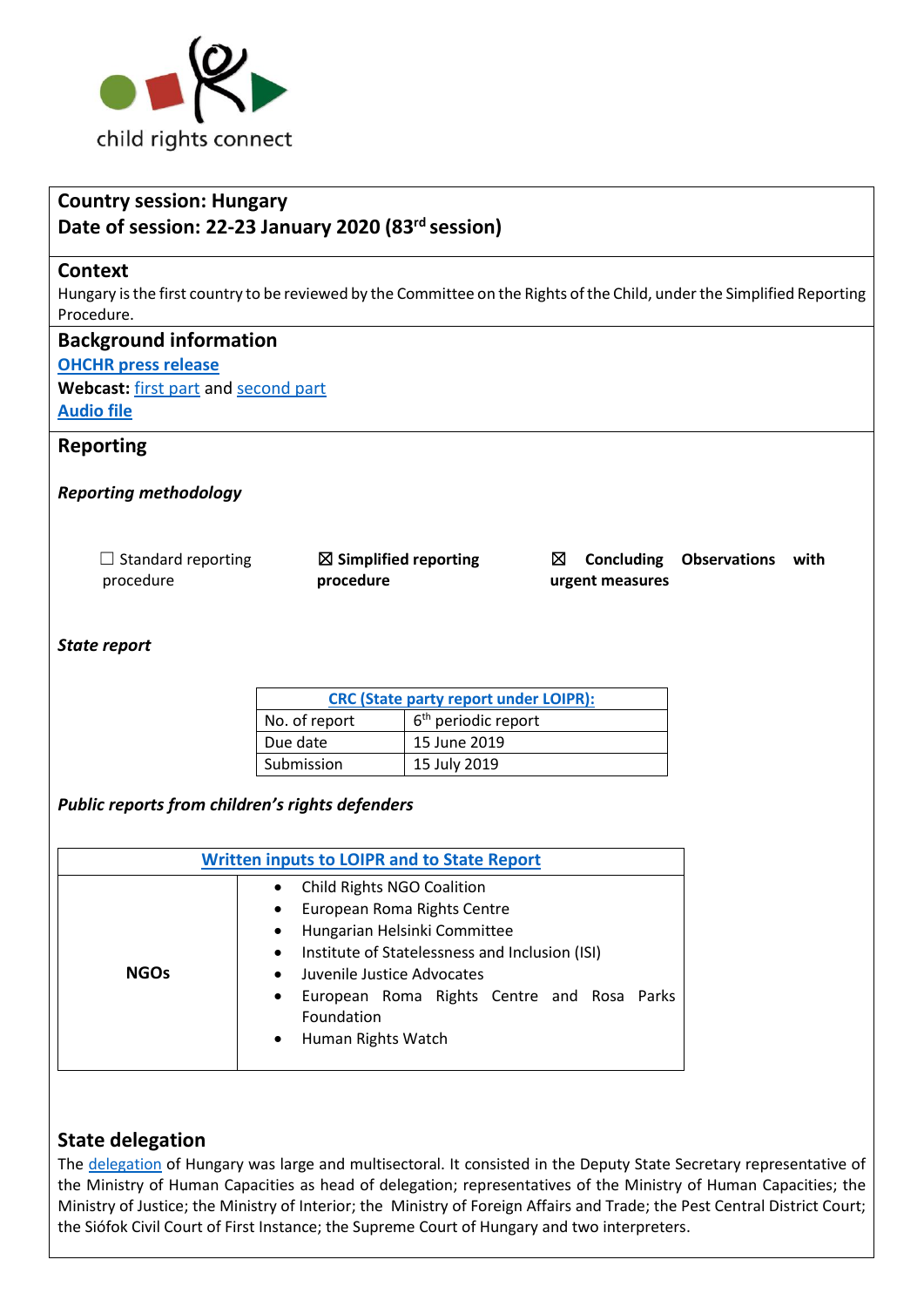

## **Committee's Task Force members**

| Name & Last Name            | Country      |
|-----------------------------|--------------|
| Renate Winter (coordinator) | Austria      |
| Ann Marie Skelton           | South Africa |
| Gehad Madi                  | Egypt        |
| Mikiko Otani                | Japan        |

### **Dialogue description**

### i. Character of the dialogue

The dialogue held with the delegation was open and constructive. The atmosphere was positive.

### ii. General assessment made by the Committee

The Committee welcomed the progress achieved by the State party in various areas and noted with appreciation the legislative, institutional and policy measures adopted to implement the Convention on the Rights of the Child, in particular the Digital Child Protection Strategy and the establishment of Barnahus. However, the Committee stressed for more information on the impacts of the new legislations concerning children rights and for further efforts to ensure the implementation throughout the country. Finally, the Committee thanked the delegation for choosing the Simplified Reporting Procedure, which was designed in consideration of the best interest of children, the State party and the Committee. In his concluding remarks, the Committee Chair also pointed out that the State did not answer to 1/3 of the questions raised and that many responses were insufficient.

### Main issues discussed:

- **Child marriage:** As it was raised since the first review of the country, the Committee urged the State party to address the issue of children marriage. The jurisprudence of the Committee doesn't support, in law or in practice, marriage of children under the age of 18, consequently, the Committee experts called the State to amend its legislation allowing marriage for children from the age of 16. The delegation explained that this practice is in line with Hungarian traditions, especially in some sub-population as Roma people that consider this as one of their rights. Moreover, very often such weddings sought to avoid having a child born out of wedlock as the girl is pregnant. The Hungarian legislation on family issues stipulates that from the age of 16, children can get married also without the consent of parents. The delegates also underlined that the guardianship authority is in charge to review every case and to do a psychological assessment to attest the maturity of the minors, before eventually authorizing the marriage. The Committee experts expressed serious concerns and while recognizing the difficulty to address the issue, they reiterated that there should not be any exception to marriage for children and suggested to carry out some awareness raising activities on the topic.
- **Violence against children:** The Committee experts inquired on violence against children, asking more information on the existing procedures for children reporting and the measures accessible for the children. The Committee welcomed the information provided regarding corporal punishment in school settings but noted the lack of information on this practice in other settings, such as the family or alternative care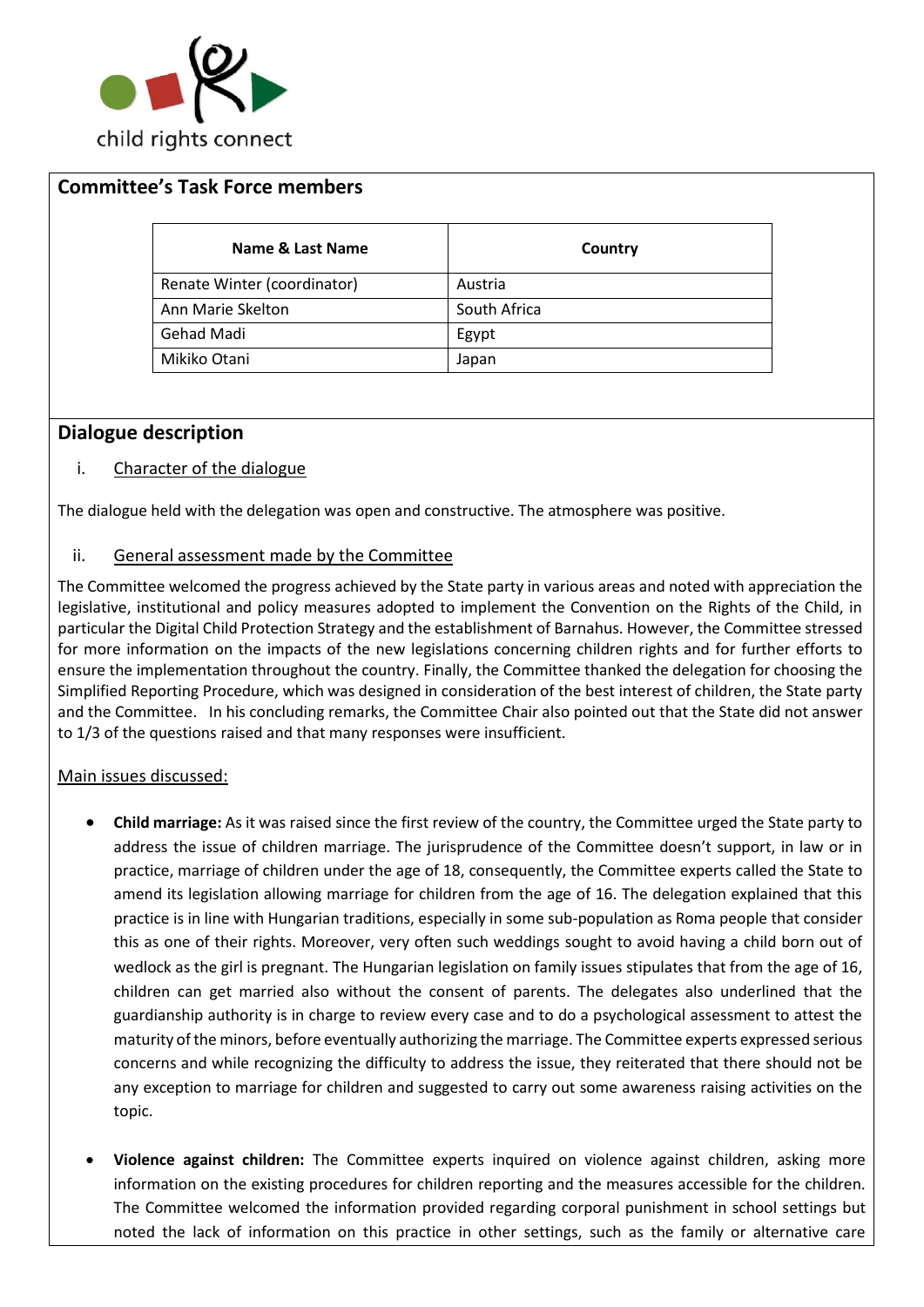

institutions. The delegation responded that a lot of measures have been putted in place against child abuse and violence, such as a national wide program to inform and raise awareness in secondary school on children rights in case of abuse and violence. Additionally, any professional working with children, as well as ordinary citizens, can report of violence against children, through a signalling system regulated by the Children Protection Act. There is also a national hotline that children or anybody who has information about a child being abused can call. For most vulnerable children, such as the ones placed in institutions or alternative care, a standard methodology to assess the situation of a child victim of violence from adults or other peers has been developed. This tool focuses on prevention, medical and psychological assistance for the victim as well on the systematic investigation when the perpetrator is an adult. For domestic violence, different measures are in place as a website where there are all kind of information in a child-friendly language on the work of the national program of the child centre judiciary program.

• **Asylum seeker and migrant children:** The Committee asked for information on the situation of asylum seeker and migrant children, being particularly concerned by the case of children aged from 14 to 18, who had arrived to Hungary during a "crisis caused by mass immigration" and seemed to fall out of the scope of the Guardianship Act. The Committee stressed that unaccompanied children over the age of 14 shouldn't be left without protection at the transit zones for the entire duration of the asylum procedures as the Convention doesn't stipulates any distinction based on the age of children, while this is the case in Hungary. The government stated that this measure has been put in place during the migratory crisis to control the migration flow but that the State is committed to address this issue of mass migration ensuring that it not negatively impacts the rights of any children. The delegates added that the State is also committed to guarantee to migrant children equal rights and opportunities as Hungarian children by incorporating them in the framework of the national child protection system, once they receive the legal status. Further questions were raised by the Committee about the age recognition methodology for minors at the borders, the education provided to migrant children and the measures in place to facilitate their integration in Hungary.

On these questions, the delegation answered that various methods were being used to determine the age of minors and when in doubt, authorities ruled in favour of applicants. On access to education, the delegates said that some children arriving in the transit zones had limited skills as some of them had never attended formal education in their country of origin, therefore, the education provided to them was preparatory as a starting point for meaningful integration.

- **Roma Children:** The Committee was concerned about discrimination of Roma children and highlighted that the lack of access to proper school education is also a reason for the recurrence of child marriage as when properly enrolled in school, children have less incentive to get married early. The Committee experts were concerned that Roma children are segregated with no access to full and quality education like Hungarian children and that some of them are not accepted in the class. In this regard, the Committee experts asked how the State is tackling this issue. The delegation responded that some programs were in place to primarily target and support young Roma students enrolled in university to encourage them to graduate. The delegation also noted that for the best interest of the child, the Government sought to improve the social situation of families and communities, in particular of Roma families and families living in poverty.
- **Separation of children from their families:** The Committee was particularly concerned by the information on a lot of children being separated from their families for poverty reasons and asked which kind of services the State party offered to adequately address the factors that led to children removals. The delegation of Hungary said that the Government's approach was focused on the prevention of family separation and on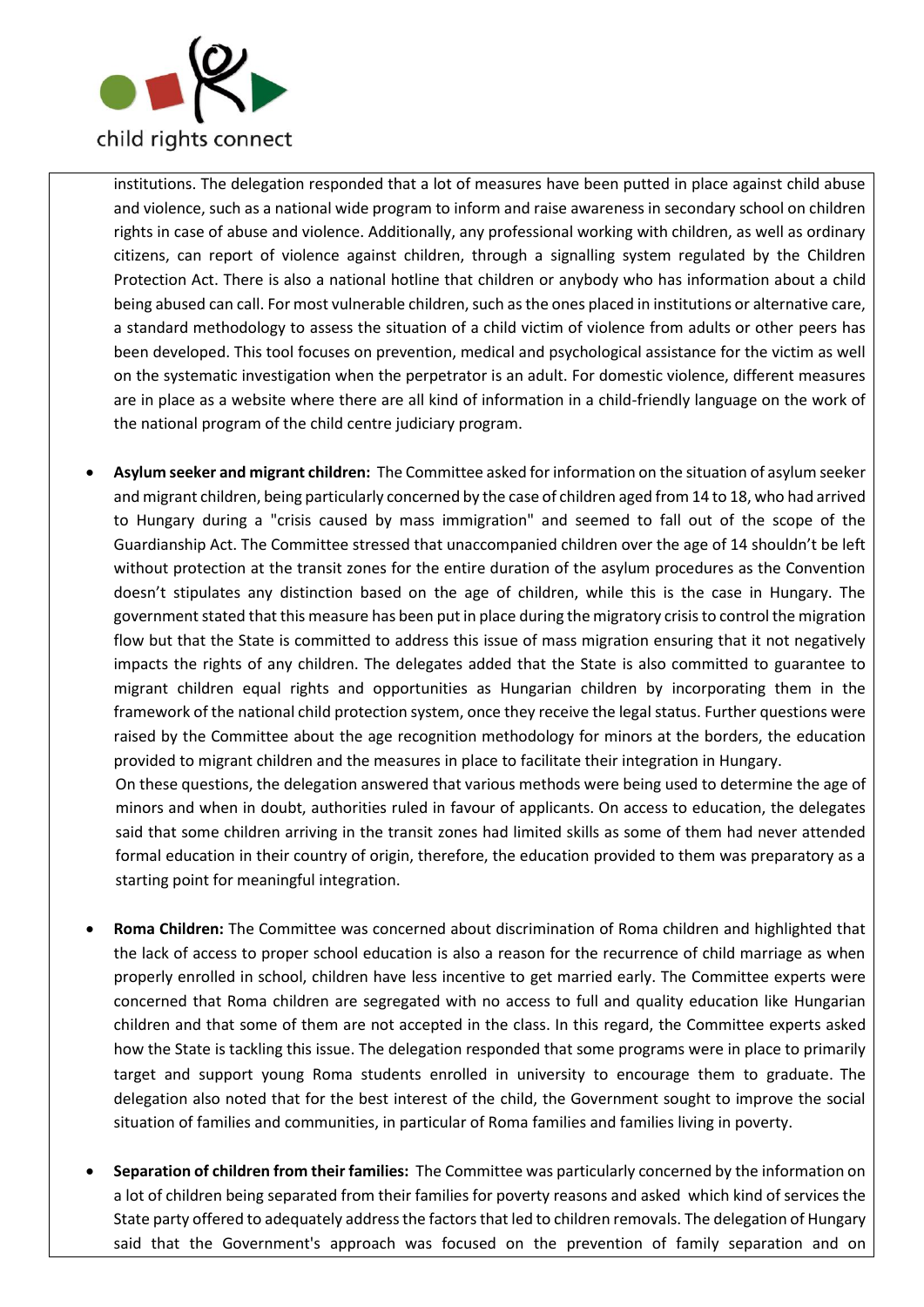

strengthening families through financial support, in order to address child poverty. The delegates underlined that thanks to the complex removal procedures, poverty could not be the primary ground for the removal of the child as it is in contradiction with the national legislation and the Convention. Further, the removed children are placed primarily in foster care, although some are placed in institutions. The delegation highlighted that 87% of children under the age of 3, were placed in foster cares and parents had the opportunity to keep contact with the child and receive visits from the child, when possible. Every six months, the guardianship authorities reviewed the removal decision and determined the steps required for the child to return to the family.

- **Baby boxes:** The Committee inquired on the position of the Government concerning the baby boxes, stressing that children placed in those boxes are unable to find their origins and their biological families, which is one of the fundamental rights of the child. The delegation affirmed that the position of Hungary regarding that issue was clear, as they think baby boxes saved children's lives and the right to life superseded the right to know his origins. The delegates stated that if baby boxes were not available, mothers would make more drastic decisions and that these boxes were measures of last resort as very few children were placed in them. In 2018, there were 35 institutions that had baby boxes; in 2015, 13 children had been placed in baby boxes and 5 in 2017. On parents' side, it's not a final measure, as until 6 weeks the parents or another member of the family have the opportunity to claim the child, while after this period is granted that they have given the consent for the child's adoption. The State also launched a program to assist all the mothers in disadvantaged situations in their process to give birth in order to give them a positive experience and reduce the appeal to child abandonment.
- **Juvenile Justice:** The Committee asked for information on the existence of juvenile courts in Hungary and were particularly concerned on the reduction of the minimal age for criminal responsibility from 14 years old to 12 for heinous crimes such as terrorism. In this regard, the Committee experts urged the State to raise again criminal responsibility at 14 for all crimes, also being particularly concerned, on the number of children detained for petty crimes and the recurrent appeal to pre-trial detention. Instead of being a measure of last resort, pre-trial detention in Hungary could last up to a year for a 12 years old child. The delegation answered that currently, in the country there are 58 child-friendly hearing rooms and efforts were made to provide information on the judicial proceeding to children in a child-friendly language. There are no special courts for children, but there are judges specialized in juvenile cases, that are specifically trained to discuss alternative solutions, have special treatments and to be more sensitive on juvenile perpetrators issues. The delegates underlined that the minimum age of criminal liability is 14 years old and only in exceptional cases, as crimes related to the six most violence criminal offences, children between 12 and 14 years old can be convicted, only after the examination of the case and the assessment of the child's mental capacity to recognize the gravity and the outcomes of the offence. Regarding pre-trial detention, the government said that the new criminal procedure law, a part of regulating pre-trial detention, provides more alternative measures. Furthermore, if children are involved in the proceeding as a victim or as a witness, they are specially protected and supported by psychologists.

# **Recommendations of the Committee**

In its [Concluding Observations,](https://tbinternet.ohchr.org/_layouts/15/treatybodyexternal/Download.aspx?symbolno=CRC%2fC%2fHUN%2fCO%2f6&Lang=en) the Committee drew attention to the need for urgent measures concerning the following areas: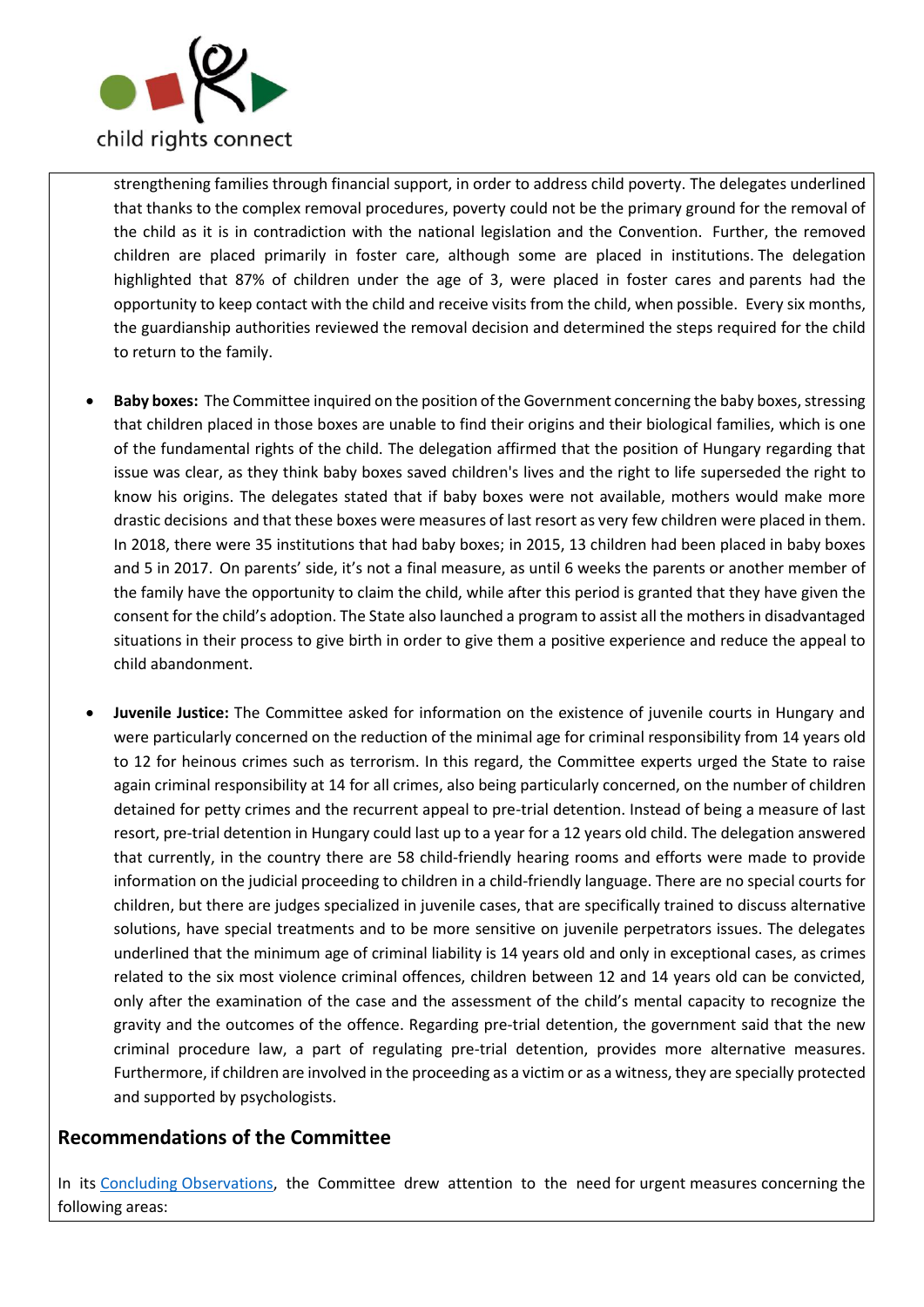

- **Violence, including sexual violence, abuse and neglect:** the Committee urges the State party to develop a national strategy to prevent and address all forms of violence against children, including sexual abuse, paying particular attention to girls and children in disadvantaged situations, including children with disabilities, children in alternative care, Roma children, lesbian, gay, bisexual, transgender and intersex children; and asylum-seeking, refugee and migrant children; and ensure that the strategy clearly informs children about the procedures available for reporting cases of violence.
- **Children deprived of a family environment:** the Committee urges the State party to urgently phase out the institutionalization of children while redirecting funds towards families to promote and support care in a family environment; to prioritize social protection measures for families to prevent children, in particular those under 3 years of age, from entering alternative care; to ensure that records of ethnic origin of children in the child protection system are collected and analysed, with a view to providing targeted prevention services; to modernize and make child protection services more efficient to guarantee that children spend the shortest time possible in temporary care.
- **Children with disabilities:** The Committee urges the State party to strengthen its efforts to support, including through financial assistance, families of children with disabilities so they can provide adequate care to their children and ensure their integration in the community; to rapidly phase out institutionalization of children with disabilities and urgently close Tophaz and other institutions that do not comply with standards; while increasing access to community services inclusive of children with disabilities, particularly health and rehabilitation services, transportation, leisure and sports.
- **Adolescent health:** the Committee urges the State party to ensure that adolescents have access to confidential and child-sensitive medical advice and services; to eliminate the need for parental permission and enable adolescents to access reproductive and sexual health services and psychological care on their own; to provide children with education on sexual and reproductive health as part of the mandatory school curriculum, paying special attention to preventing early pregnancy and sexually transmitted infections, and offering unbiased and comprehensive sexual and reproductive health services.
- **Education:** The Committee recommends that the State party continue to invest in children's access to physical and arts education through the national curriculum; strengthen its measures to ensure that all children, including children with disabilities, Roma children, asylum-seeking, refugee and migrant children, have access to inclusive sporting, recreational, leisure, cultural and artistic activities; promote children's access to free, unstructured, imaginative play outside, especially in urban environments.
- **Asylum seeking, refugee and migrant children:** The Committee urges the State party to immediately amend the asylum law to prohibit the immediate expulsion of children and their families who are staying irregularly in the State party and have not had the opportunity to apply for asylum, and ensure that the asylum law is in conformity with the Convention; remove the amendment to section 4 (1) (c) of Act XXXI of 1997 on the Protection of Children and Administration of Guardianship in order to cover all children, including unaccompanied children between 14 and 18 years of age, in all situations, including during crises caused by mass migration; Conduct training for border police on the rights of the child and of asylum-seekers and ensure that any cases of violence against children are immediately investigated and perpetrators prosecuted and duly sanctioned; ensure that children in transit centres have access to education in the same conditions as